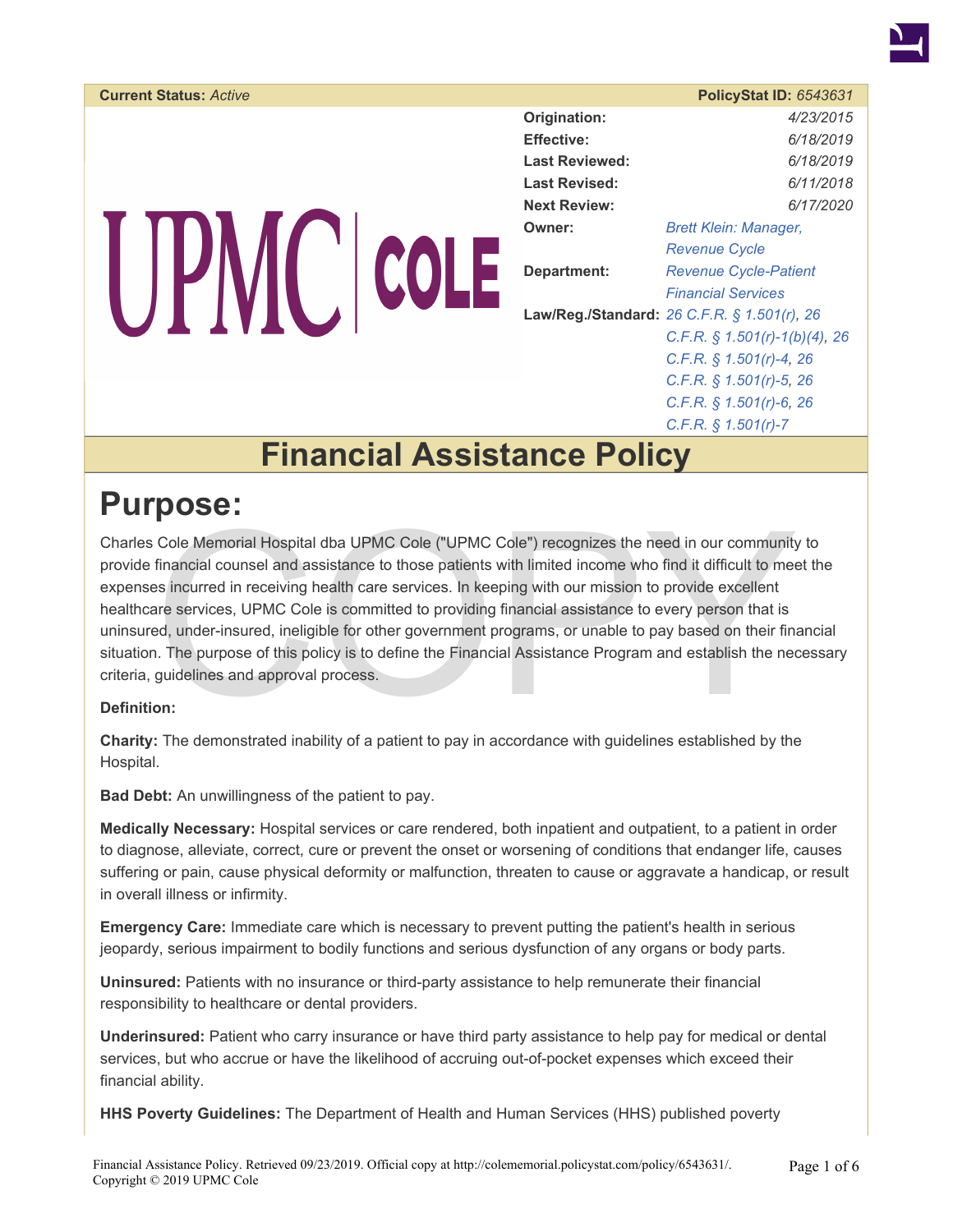guidelines.

**Hospital:** UPMC Cole

**Spend Down:** Department of Public Welfare (DPW) assigned patient responsibility amount.

**Household:** Any persons (patient, spouse/significant other, and dependents) living in a single residence.

## **Implementation:**

As a service to our patients, a team of financial counselors are available to discuss options for patients regarding Medical Assistance and Health Insurance Marketplace navigation. In order to provide the level of aid necessary to the greatest number of patients in need, and protect the resources needed to do so, the following guidelines apply:

- 1. Services are provided under financial assistance only when deemed medically necessary and after patients are found to have met all the financial criteria based on the disclosure of proper completed information and documentation. This includes uninsured patients seeking non emergent care who do not have the ability to pay as determined by the financial guidelines in this policy.
	- a. Healthcare Access, Physician Office staff, or Patient Financial Services staff may initiate the application process.
	- b. The application must be submitted within 240 days from the date of discharge or the date on which outpatient services were provided. However, UPMC Cole will allow for patients to apply for Financial Assistance at any time even after an account has gone to collection status. The patient will be given 30 days from receipt of the application to return the completed application for review.
	- The application must be submitted within 240 days from the date of discharge or the date on outpatient services were provided. However, UPMC Cole will allow for patients to apply for Fil<br>Assistance at any time even after a c. Patient will reside in the Hospital's primary or secondary service area and have a primary care physician who is a member of the Hospital's medical staff. Out of area patients are generally not eligible for a financial assistance discount except for true emergent care. However, the Vice President of Finance may review and approve any out of area patient application based on the circumstances of the case.
	- d. Determine eligibility for financial assistance discount at the time of admission/pre-registration, or as soon as possible thereafter. In some cases, it can take an investigation to determine eligibility, particularly when a patient has limited ability to provide needed information. Also, because of complications unforeseen at the time of admission, the patient may need to be reclassified as a full or partial charity.
	- e. Determine the appropriate amount of financial assistance discount in relation to the amounts due after applying all other resources. The Hospital will apply all other resources first, including Medicare, third party payers, Victims of Crime and Medical Assistance.
	- f. Applications will be deemed incomplete unless the patient has applied for Medical Assistance and such application has been processed by the Office of Medical Assistance.
	- g. The application will be deemed incomplete if the patient has provided incomplete information. The patient is responsible for assuring that his/her application is complete. A completed application shall include all necessary documentation required for the Hospital to make an appropriate determination of the patient's eligibility for Financial Assistance discount. Information provided on an application is subject to verification by the Hospital staff Patient's submitting incomplete applications or whose information cannot be verified will be notified in writing of the missing information or the verification issues.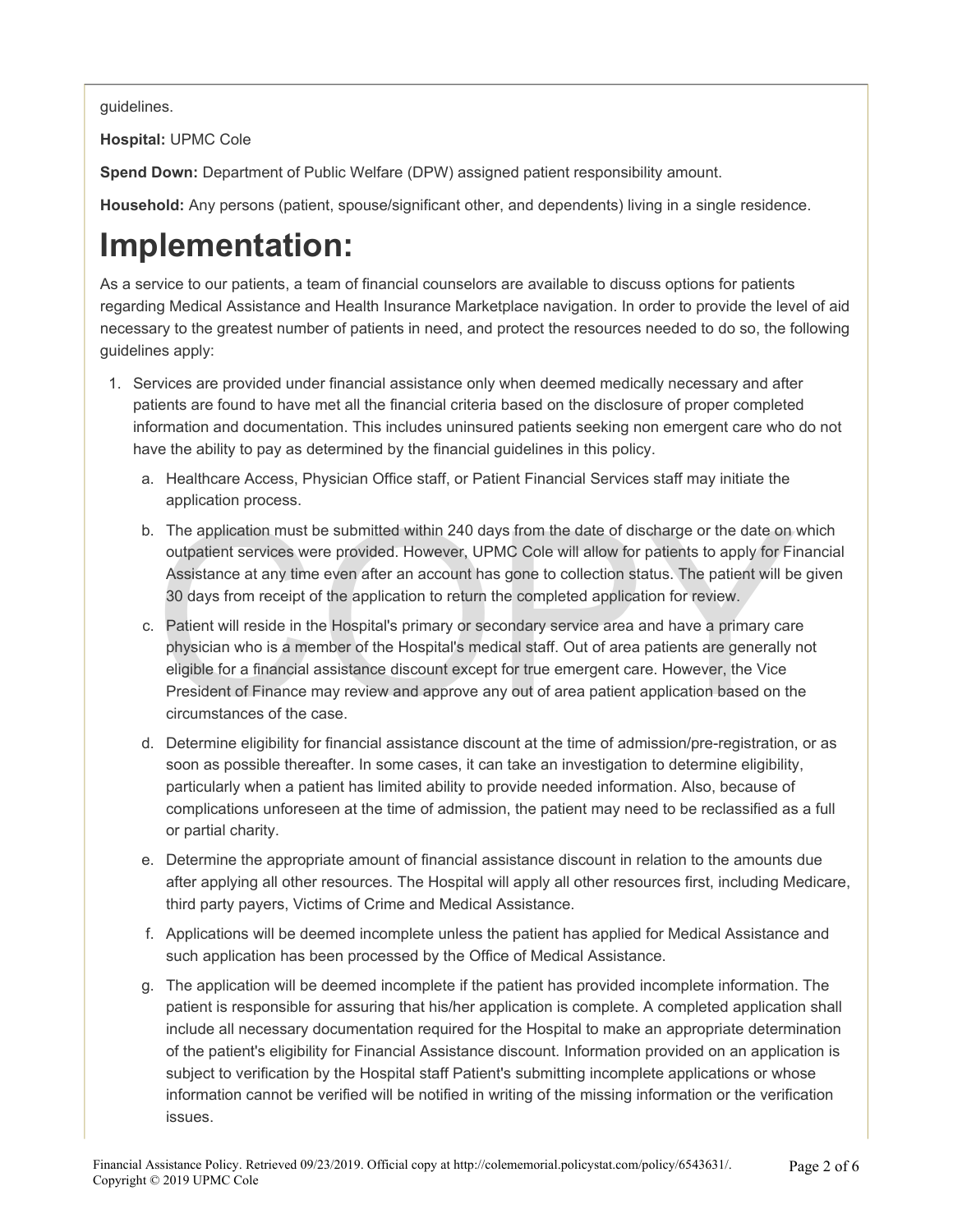- 2. Insured patients whose coverage is inadequate to cover catastrophic situations and do not have the ability to pay as determined by the financial guidelines in this policy.
- 3. All medically necessary emergent services of this facility will be available as uncompensated services to eligible patients because the Hospital does not need to assess a patient financial situation when rendering medically necessary emergent care.
- 4. Patients are expected to contribute payment for care based on their individual financial situation; therefore each case will be reviewed separately.
	- a. Consider the patient's individual or household income, as appropriate, using the income guidelines in this policy. Income guidelines will be based on the most recent published HHS Poverty Guidelines and will be updated accordingly as the rates are changed.
	- b. Consider employment status along with future earnings potential and access if it is sufficient to meet the obligation within a reasonable period of time.
	- c. Consider household size and configuration.
	- d. Consider the amount(s) and frequency of Hospital and other healthcare/medication bills (i.e., cancer treatment, rehabilitation services, etc.) in relation to all of the factors outlined above.
	- e. Consider the amount of cash assets available such as checking accounts, savings accounts, certificate of deposits, IRA's etc. If total cash assets exceed \$10,000, 50% of the excess will be added to the household income level calculation used to determine eligibility and discount level.
	- f. The patient must provide supporting documentation of income which can include:
		- i. Recent Federal Income Tax Return, paychecks, General Relief, Social Security, pension, unemployment or disability check stubs, or other proof of income.
	- ectionate of deposits, invitation. In their cash assets exceed  $\psi$  ro, so to the excess will added to the household income level calculation used to determine eligibility and discount lev<br>The patient must provide supporti g. A patient who can afford to pay for a portion of the services will be expected to do so. For example, part of an account might be paid by a third party, part by the patient, part might meet charity services. If the patient does not pay the amount deemed to be his/her responsibility, the uncollectible balance will become bad debt and will be subjected to the normal collection process used by the Hospital.
- 5. Financial Assistance is not considered an alternative option to payment and patients may be assisted in finding other means of payment or financial assistance before approval for Financial Assistance. Such assistance may include help in applying for PA Medical Assistance and/or help in applying for a plan through the Health Insurance Marketplace.
	- a. If a patient does not already have Medical Assistance he/she must cooperate with the Hospital and submit an application to Medical Assistance. If the application is denied or the patient has a Spend Down amount, only then is the patient considered for a financial assistance discount under this policy. If the patient is denied by Medical Assistance for being non-compliant, patient will not be considered for Financial Assistance.
	- b. Patients that are truly self-pay, with no other form of health insurance, will be required to enroll through the Health Insurance Marketplace during times of open enrollment. When open enrollment periods are closed, patients are required to enroll through a Special Enrollment Period if they experience a Qualifying Life Event as defined by the Health Insurance Marketplace. Examples of qualifying life events could be: moving to a new state, certain changes in your income, and changes in your family size (for example, if you marry, divorce or have a baby). Choosing to not enroll will deem a patient ineligible for Financial Assistance.
- 6. Financial Assistance does not include bad debt, contractual adjustments or unreimbursed costs. The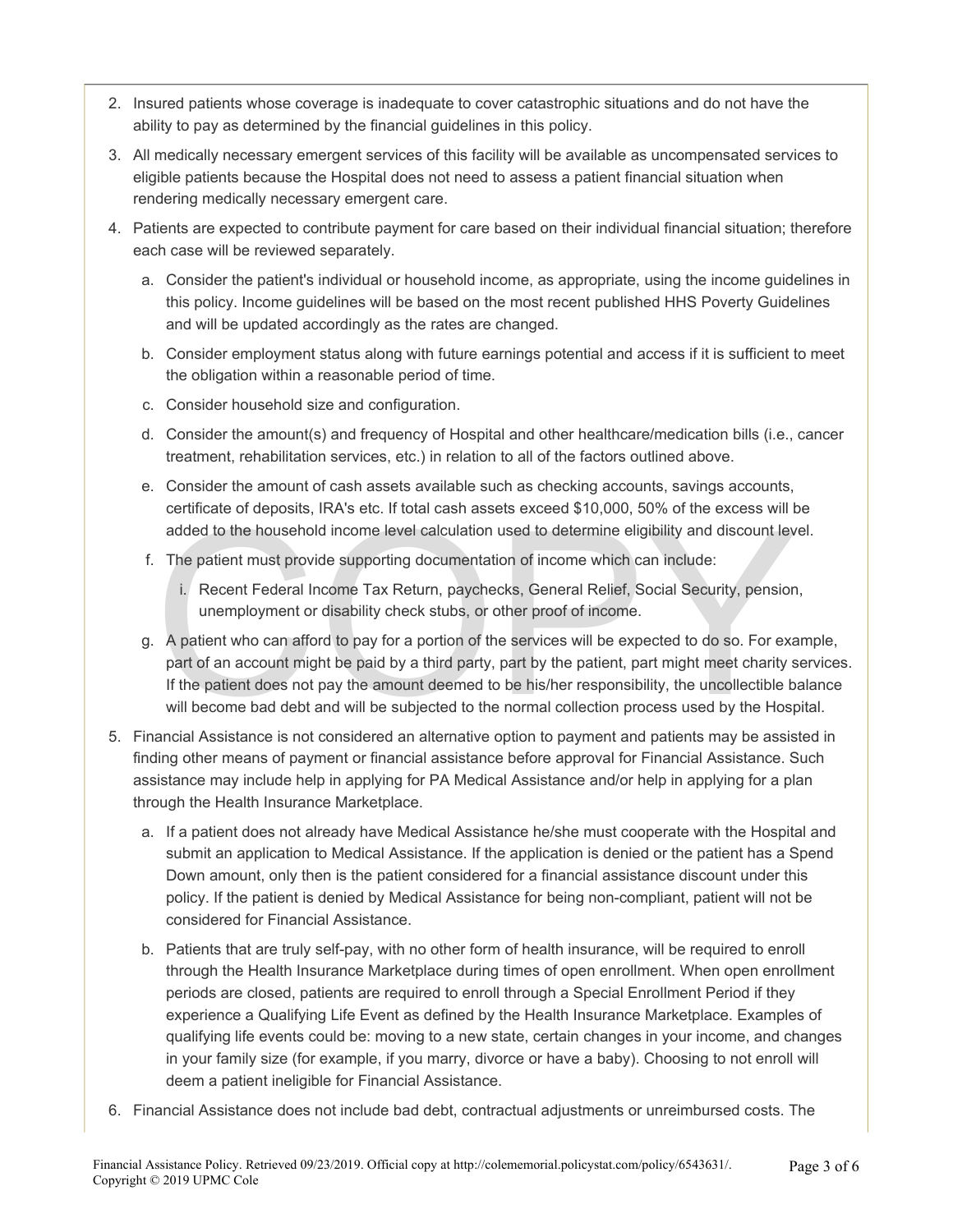financial status of each patient will be determined so that an appropriate classification and distinction can be made between charity and bad debt. Cole Memorial provides assistance with deductibles, coinsurance or co-payments in the form of free and/or discounted services

- 7. When determining patient eligibility, UPMC Cole does not take into account race, gender, age, sexual orientation, religious affiliation, or social or immigrant status, or account age.
- 8. This policy excludes cosmetic procedures and elective reproductive services.
- 9. UPMC Cole will limit the amounts charged to individuals eligible for financial assistance, for emergency and medically necessary treatment, to the amounts generally received by individuals with Commercial, Medicare and Medicaid insurance coverage. Amounts generally billed is calculated using the 'look-back' method described in the IRS and Treasury's final rules on the Patient Protection and Affordable Care Act (PPACA). In following this method, UPMC Cole used medical claims history from the past year to determine what portion of gross charges are typically paid (by the payer and the covered individual) for claims for emergency and medically necessary care where the payer was a combination of Medicare, Medicaid and private commercial insurances, the resulting percentage from this computation was 45%. In determining a reasonable and fair level of assistance, the Hospital applies a sliding scale that includes both free and discounted care outlined below
	- a. Patients who can demonstrate their family income is at or below 100% of the federal poverty line are eligible for a 100% discount on any patient balance.
	- b. Patients who can demonstrate their family income is between 100% and 150% of the federal poverty line are eligible for 100% discount with a \$200 patient responsibility/deductible amounts.
	- Patients who can demonstrate their family income is between 100% and 150% of the federal<br>line are eligible for 100% discount with a \$200 patient responsibility/deductible amounts.<br>Patients who can demonstrate their family c. Patients who can demonstrate their family income is between 150% and 200% of the federal poverty line are eligible for 100% discount with a \$500 patient responsibility/deductible amounts.
	- d. Patients who can demonstrate their family income is between 200% and 300% of the federal poverty line are eligible for 65% discount.
	- e. Patients who can demonstrate their family income is between 300% and 400% of the federal poverty line are eligible for a 50% discount.
- 10. For patients who are uninsured who do not meet the income requirements, UPMC Cole offers a 55% discount on gross charges of medically necessary and emergency care.
- 11. The hospital will make available a list of charges for the most frequently rendered services in an effort to maintain pricing transparency. This will be updated at least annually.
- 12. All discounted patient balances will be subject to the Hospital's Credit and Collection Policy and Self-Pay Payment Plan Policy.
- 13. With the patient's permission, the Hospital may send letters to the Hospital Physicians groups who bill privately for their professional services, describing the extent to which the patient qualified for a financial assistance discount at the Hospital
- 14. Discounts for professional fees will be determined according to the UPMC Cole Medical Group Sliding Fee Scale.
- 15. Uninsured dental patients will be eligible for reduced fee services utilizing the UPMC Cole Medical Group Sliding Fee Scale.

#### **Communication of Financial Assistance Program:**

UPMC Cole communicates the availability and terms of its financial assistance program to all patients through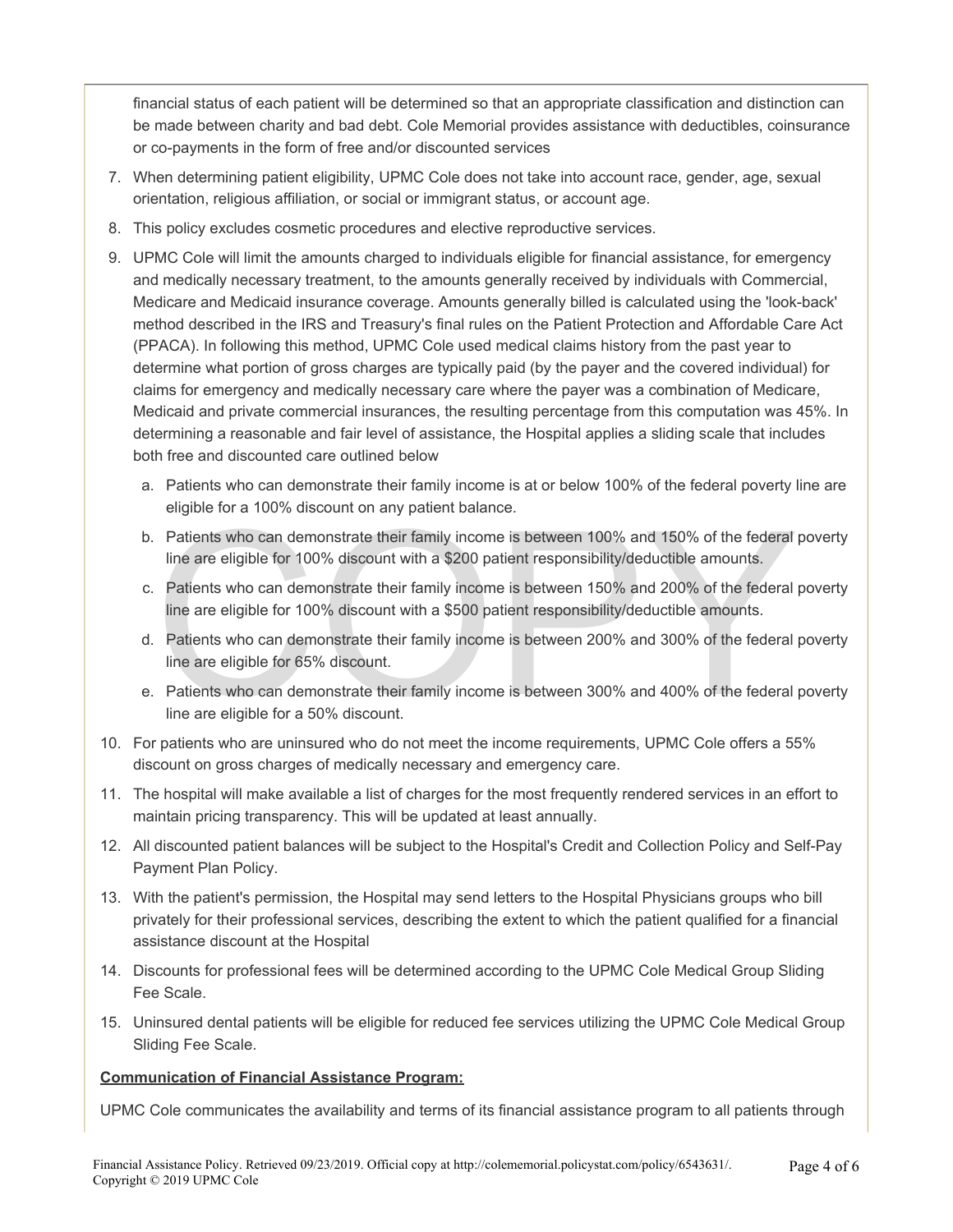means which include, but are not limited to the following:

- 1. Notifications on patients bills or statements
- 2. Posted policies on the organization's website
- 3. Posted signs within registration areas
- 4. Designated staff knowledgeable on the financial assistance policy to answer patient questions or who may refer patients to the program.
- 5. Advertisement of program in public relations material.

## **Monitoring:**

- 1. The Revenue Cycle Director or Manager shall retrospectively review all completed applications for financial assistance and determine eligibility based on established criteria.
- 2. Applicable staff will determine the write-off amount based on the aforementioned guidelines. Financial Assistance approval is as follows:
	- a. Accounts from \$.01 to \$9,999 require approval by the Revenue Cycle Director or Manager.
	- b. Accounts of \$10,000 and over require review by the Vice President of Finance.
- Expection in the period prescribed that and distributed the period prescribed that are period in the spatients qualification for a financial assistance discount will be re-evaluated when the following Subsequent rendering 3. The Hospital will retain financial assistance applications and documents for the period prescribed by federal or state law.
- 4. The patients qualification for a financial assistance discount will be re-evaluated when the following occur:
	- a. Subsequent rendering of significant healthcare services
	- b. Income change
	- c. Household size change
	- d. When any part of the patients account is written off as a bad debt or is in collections.
	- e. At least every 6 months
	- f. When a new Healthcare Marketplace open enrollment period begins or if the patient qualifies for a Special Enrollment Period.
- 5. Ensure patients are notified in writing regarding approval, denial or pending of financial assistance applications. Patients may appeal denials to the Chief Executive Officer with the following documentation:
	- a. Appeal letter from the patient or guarantor requesting revaluation
	- b. Provide additional information about the financial hardships faced
- 6. The Vice President of Finance will review the appeal; the process used in the original determination and any additional information and will make a recommendation to the Chief Executive Officer or his designee for final approval
- 7. A financial assistance budget will be established once a year during the annual budget process and be included in the presentation to the Board of Directors for approval.

**Related Procedures:** Request for Financial Assistance; Financial Assistance Income Guidelines; Credit and Collection Policy; Self-Pay Payment Plan Policy, CMMG Sliding Fee Policy

**Job Aids:** *none*